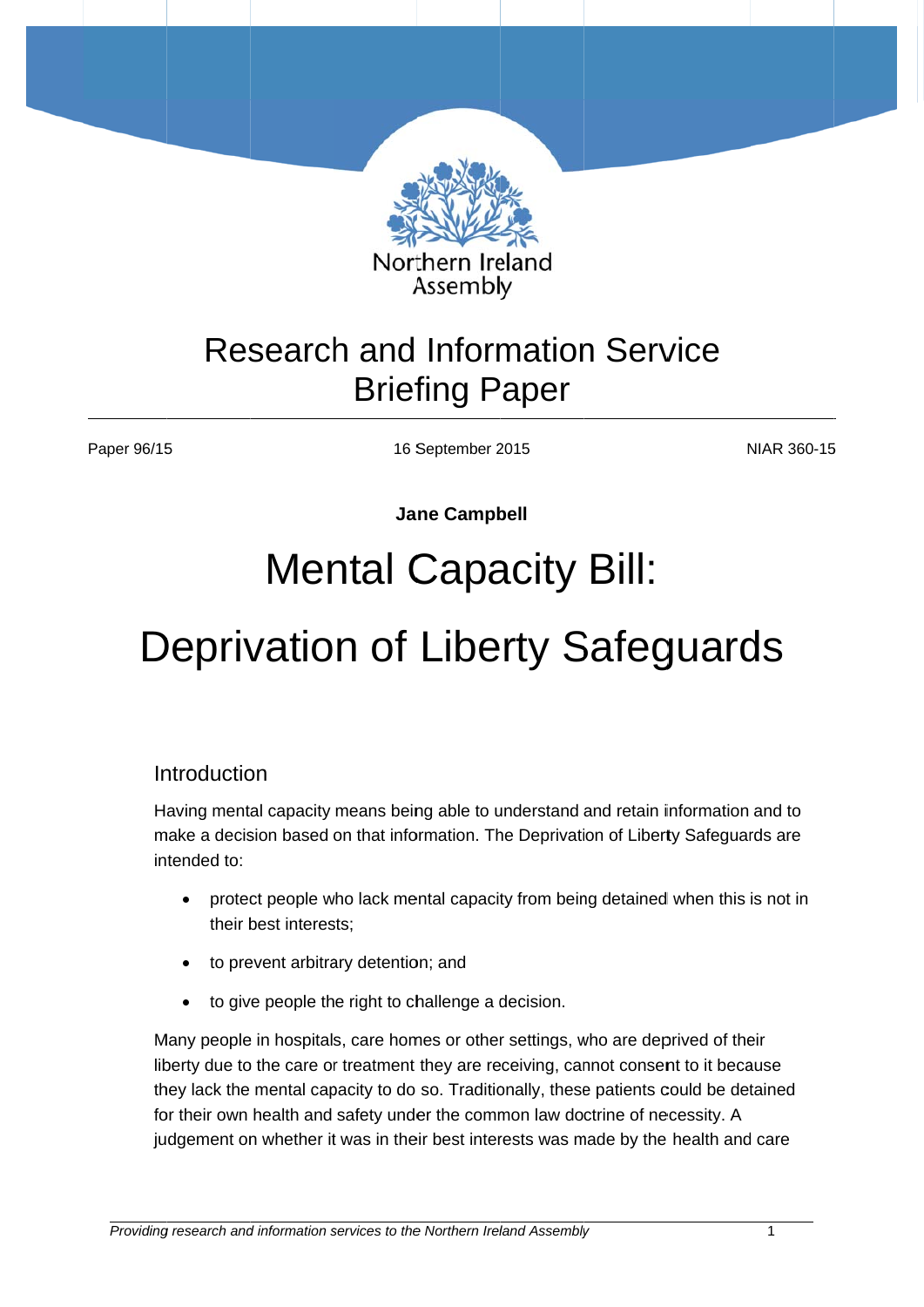professionals responsible for their care. If there was doubt or dispute, the High Court could decide whether or not a proposed treatment would be lawful.

However, in recent years the European Court of Human Rights (ECHR) found that acting under the necessity principle did not give adequate protection to people who lacked mental capacity to consent to care or treatment, and who needed limits put on their liberty to keep them safe. Consequently, the UK government introduced a statutory scheme for deprivations of liberty in England and Wales in 2007.

The Explanatory Memorandum to the Mental Capacity Bill<sup>1</sup> refers to the absence of legislative provision in Northern Ireland (NI) in respect of extra-statutory informal interventions involving a deprivation of the liberty of people who lack capacity. The Bill aims to address this gap in a way that avoids many of the difficulties encountered in other jurisdictions and also taking account of developments in international and domestic case law.

- Section 1 of this paper examines the definition of 'deprivation of liberty' and how it is being shaped by case law.
- Section 2 looks at the operation of deprivation of liberty safeguards within the Mental Capacity Act 2005 in England and Wales and some difficulties that have been encountered.
- The final section summarises the proposals in the draft Mental Capacity Bill dealing with deprivation of liberty safeguards and how they might operate in practice.

### 1 What is deprivation of liberty?

The Mental Capacity Bill's consultation paper notes that there is no simple definition of "deprivation of liberty" <sup>2</sup> and that it depends on the circumstances of each case. The Bill does not contain a detailed statutory definition of what constitutes a deprivation of liberty. Clause 293 of the Bill simply defines the term with reference to Article 5(1) of the European Convention on Human Rights (ECHR):

*…deprivation of liberty" means a deprivation of liberty within the meaning of Article 5(1) of the Human Rights Convention3*

This states that:

1

*1. Everyone has the right to liberty and security of person. No one shall be deprived of his liberty save in the following cases and in accordance with a procedure prescribed by law:* 

<sup>&</sup>lt;sup>1</sup> Page 16 http://www.niassembly.gov.uk/globalassets/documents/legislation/bills/executive-bills/session-2014-2015/mentalcapacity/mental-capacity-bill---efm---as-introduced.pdf

<sup>&</sup>lt;sup>2</sup> Page 26 http://www.dhsspsni.gov.uk/mental\_capacity\_bill\_consultation\_paper.pdf

<sup>&</sup>lt;sup>3</sup> Clause 293 http://www.niassembly.gov.uk/globalassets/documents/legislation/bills/executive-bills/session-2014-2015/mentalcapacity/mental-capacity---as-introduced.pdf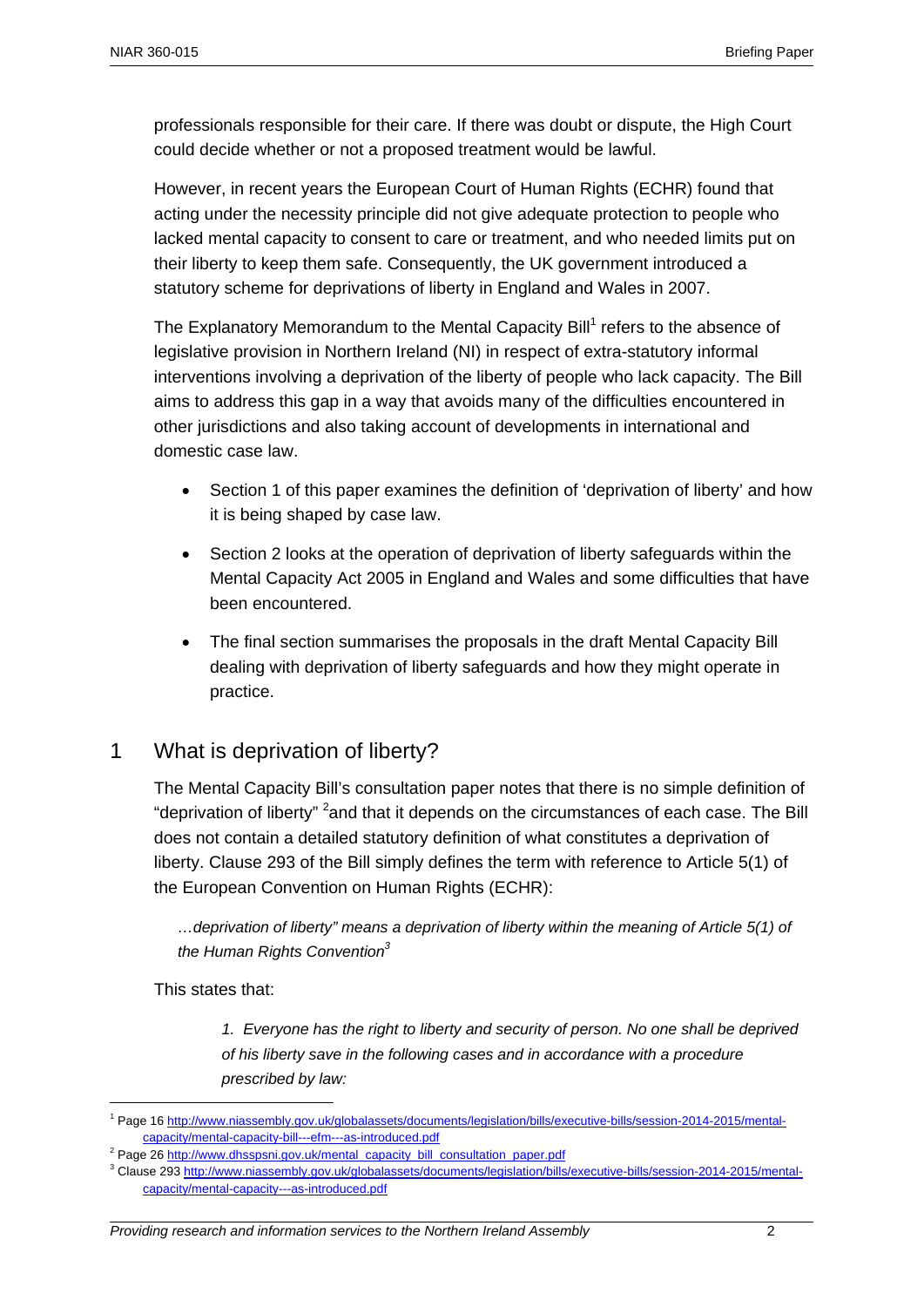*(e) the lawful detention of persons for the prevention of the spreading of infectious diseases, of persons of unsound mind, alcoholics or drug addicts or vagrants;* 

*4. Everyone who is deprived of his liberty by arrest or detention shall be entitled to take proceedings by which the lawfulness of his detention shall be decided speedily by a court and his release ordered if the detention is not lawful4*

The term 'deprivation of liberty' is not otherwise defined in the draft Bill, although the consultation document states that the Code of Practice will provide guidance on the sorts of circumstances that have to date been found by the courts to constitute a deprivation of liberty<sup>5</sup>.

### **The** *Bournewood* **and** *Cheshire West* **judgements**

A number of UK court cases have helped to clarify the type of situations where deprivations of liberty have occurred. In 2004 the *Bournewood<sup>6</sup>* case tested the necessity principle and led to a statutory scheme being put in place for deprivations of liberty in England and Wales in 2007. The case involved the detention of an autistic man with a profound learning disability, lacking the capacity to consent or object to treatment, who was admitted informally and treated under the common law principle of necessity. Legal action ended with the European Court of Human Rights ultimately finding the man's right to liberty and security had been violated. It determined that he had no recourse to the protections offered by England's Mental Health Act 1983 (such as the ability to challenge detention and the restrictions on treatment). The court judged that the absence of procedural safeguards and access to the court amounted to a breach of Article 5(1) and (4) of the European Convention on Human Rights (ECHR).

Following this, two UK Supreme Court judgements in 2014 in legal action known as Cheshire West<sup>7</sup> related to situations that had not been wholly accepted as a deprivation of liberty. The Supreme Court, discarding previous judgments found that both of these cases did amount to a deprivation of liberty. The judgments made it clear that the following factors are irrelevant in considering whether a person has been deprived of their liberty:

- The person's compliance or lack of objection to their care arrangements
- The purpose of the deprivation of liberty
- The extent to which it enables them to live a relatively normal life

1

<sup>4</sup> http://www.echr.coe.int/Documents/Convention\_ENG.pdf

<sup>&</sup>lt;sup>5</sup> Page 26 http://www.dhsspsni.gov.uk/mental\_capacity\_bill\_consultation\_paper.pdf

<sup>6</sup> HL v UK 45508/99 (2004) ECHR 471

http://www.mentalhealthlaw.co.uk/HL\_v\_UK\_45508/99\_(2004)\_ECHR\_471

 $7$  P v Cheshire West and Chester Council and P and Q v Surrey County Council http://www.mentalhealthlaw.co.uk/Cheshire\_West\_and\_Chester\_Council\_v\_P\_(2014)\_UKSC\_19,\_(2014)\_MHLO\_16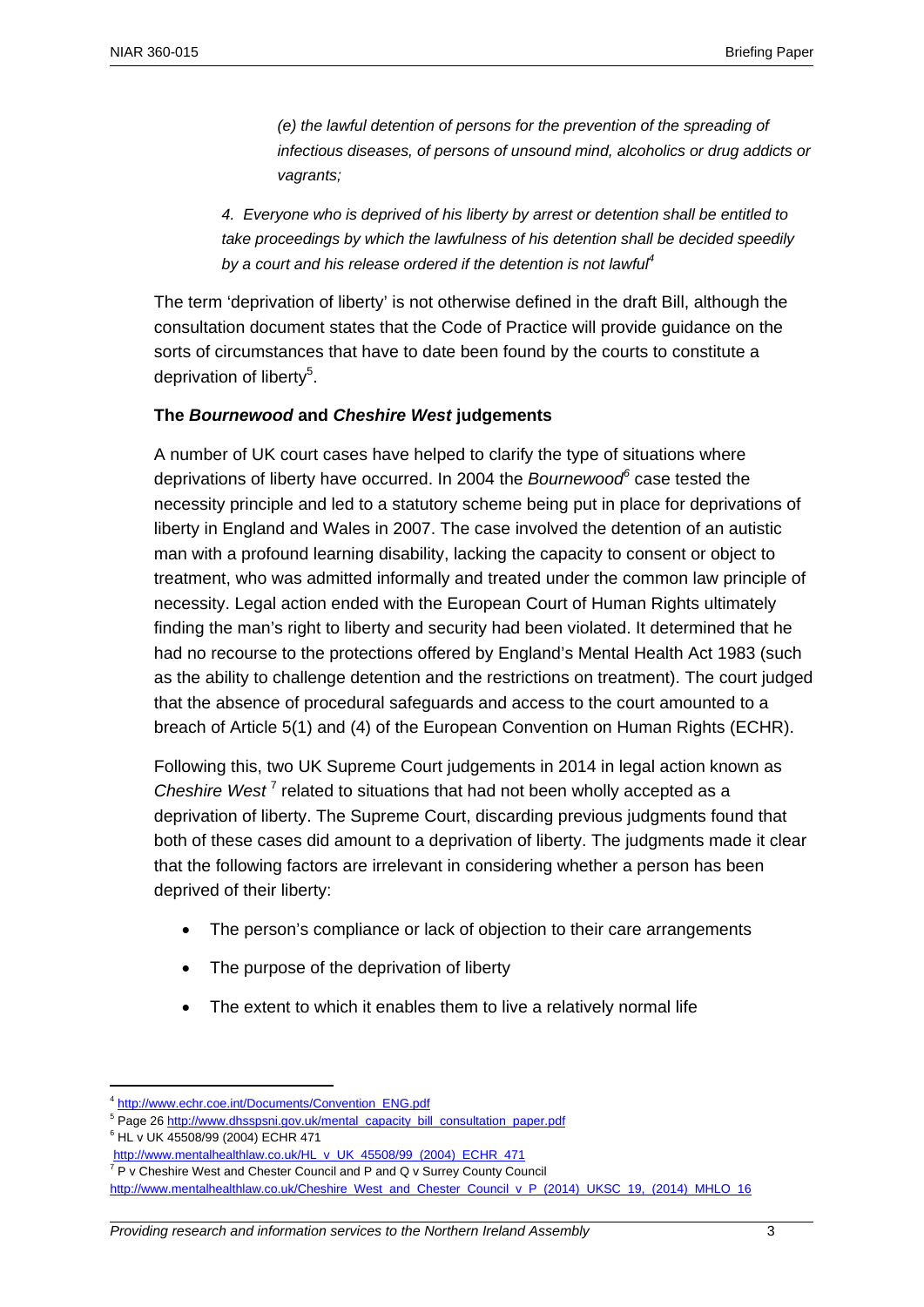In conclusion, the Supreme Court held that there are two key questions to ask – the **'acid test'** is:

> *(1) Is the person subject to continuous supervision and control? and*

*(2) Is the person free to leave?* 

### 2 England and Wales' Deprivation of Liberty Safeguards

The Deprivation of Liberty Safeguards (DoLS) were introduced into England and Wales' Mental Capacity Act 2005 in 2007 and fully implemented in 2009. The Safeguards are a set of legal requirements which ensure that individuals are only deprived of their liberty in a necessary and proportionate way and provide protection for individuals once a DoL has been authorised. The Safeguards relate to adults aged 18 and over who are deprived of their liberty in a hospital or care home. They apply only to individuals who have a mental health condition and lack the capacity to make decisions about their care.

Statistical reports on the DoLS in the Mental Capacity Act 2005 are published annually; these provide detailed information on the operation of the system in England<sup>8</sup>. The most recent report reveals that the majority of people requiring the protection of the DoLS in England are older people with dementia, people with more severe learning disabilities, or people with neurological conditions such as brain injuries. As Figure 1 below shows, almost half of individuals with DoLS applications in 2013/14 in England were suffering from dementia. According to Figure 2 more than three quarters were aged 65 and over.

<u>.</u>

<sup>&</sup>lt;sup>8</sup> Health and Social Care Information Centre http://www.hscic.gov.uk/catalogue/PUB14825/dols-eng-1314-rep2.pdf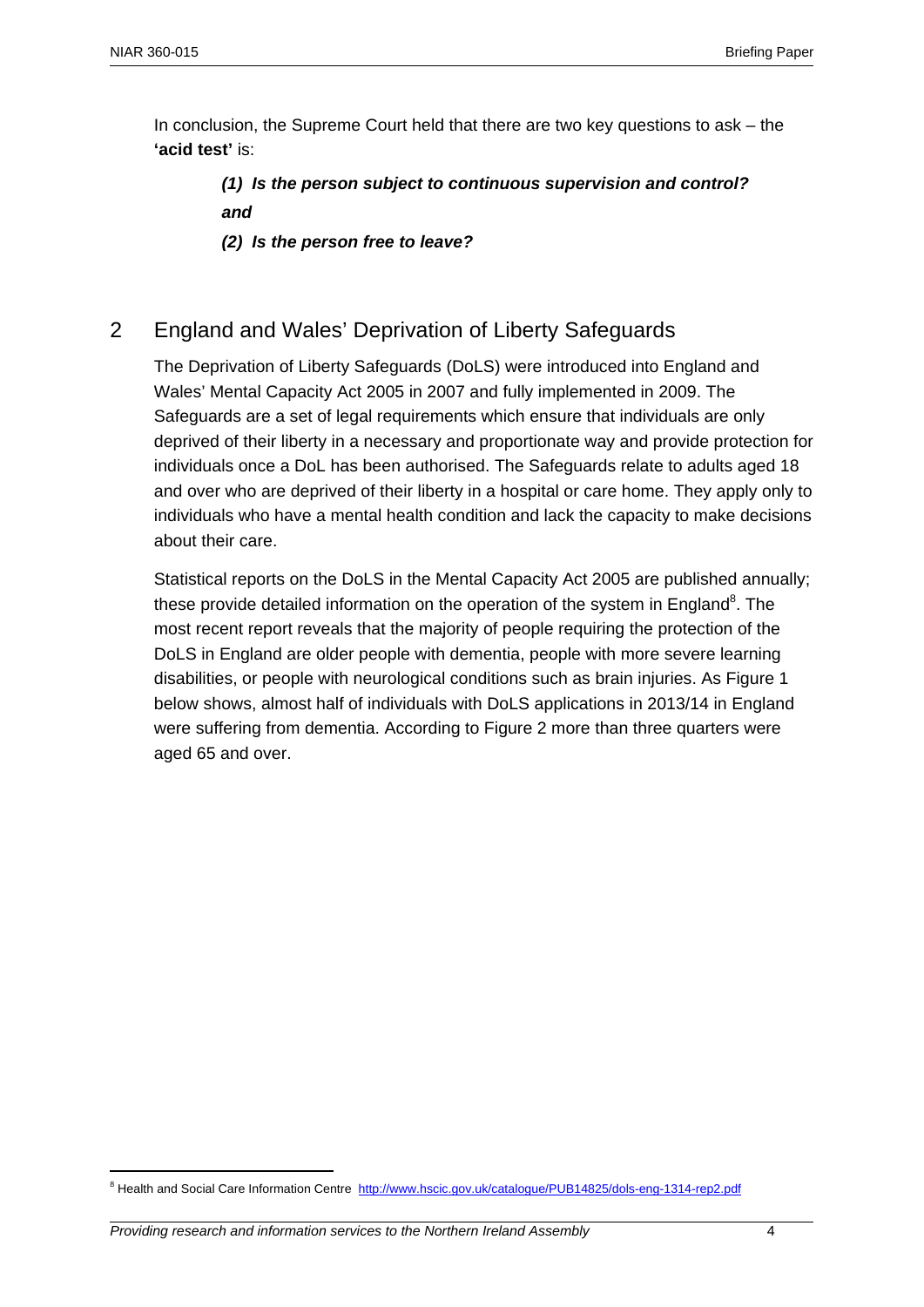



The Deprivation of Liberty Safeguards in England and Wales have generated considerable debate since their introduction. There has been concern surrounding their complexity and how they should be implemented $11$ . Some commentators have stated that the DoLs are not user friendly and are open to wide interpretation. In particular, it is thought that the absence of a clear definition of deprivation of liberty in the Act may be

<u>.</u>

<sup>9</sup> http://www.hscic.gov.uk/catalogue/PUB14825/dols-eng-1314-rep2.pdf

<sup>10</sup> http://www.hscic.gov.uk/catalogue/PUB14825/dols-eng-1314-rep2.pdf

<sup>11</sup> House of Lords Select Committee on the Mental Capacity Act *Mental Capacity Act 2005:post-legislative scrutiny* March 2014 http://www.publications.parliament.uk/pa/ld201314/ldselect/ldmentalcap/139/139.pdf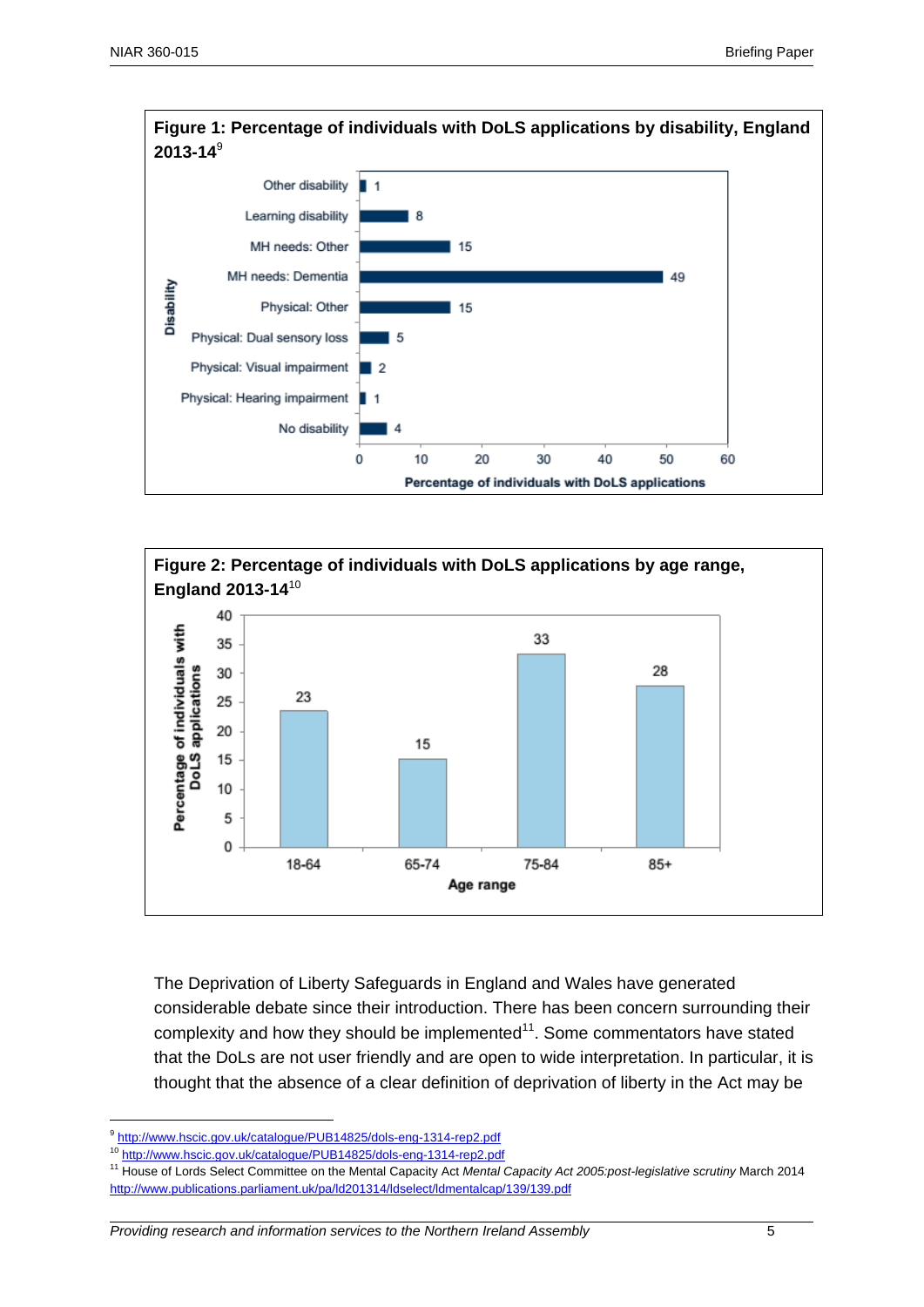leading to variable interpretation. In a comparison study it was found there was a wide level of disagreement by professionals in making reliable DoL judgements<sup>12</sup>.

The Supreme Court ruling in 2014 in *Cheshire West* led to a tenfold rise in DoL cases in England and Wales. Although the 'acid test' deriving from *Cheshire West* appears to be a straightforward test, i.e.:

> *(1) Is the person subject to continuous supervision and control? and*

*(2) Is the person free to leave?* 

it has been highlighted that each element is open to significant interpretation (particularly continuous supervision and control). Practitioners have reported that is sometimes difficult to be clear when the use of restriction and restraint in someone's support crosses the line depriving a person of their liberty.<sup>13</sup>

Referring to the Deprivation of Liberty Safeguards, the House of Lords post-legislative scrutiny of the Mental Capacity Act 2005 report stated in March 2014:

*The provisions are poorly drafted, overly complex and bear no relationship to the language and ethos of the Mental Capacity Act. The safeguards are not well understood and are poorly implemented. Evidence suggested that thousands, if not tens of thousands, of individuals are being deprived of their liberty without the protection of the law, and therefore without the safeguards which Parliament intended. Worse still, far from being used to protect individuals and their rights, they are sometimes used to oppress individuals, and to force upon them decisions made by others without reference to the wishes and feelings of the person concerned.<sup>14</sup>*

The UK government asked the Law Commission to design a new scheme in response to concerns that the current system was not fit for purpose and was failing to cope with a rise in deprivation of liberty cases triggered by the Supreme Court ruling. In July 2015 the Law Commission announced proposals for a framework to replace the Deprivation of Liberty Safeguards (Dols) after concluding that the current system was "deeply flawed".<sup>15</sup>

### 3 Deprivation of liberty safeguards proposals for Northern Ireland

Deprivation of liberty is specifically covered by Clauses 24 to 27 and Schedules 1 and 2 of the draft Bill. The safeguards aim to ensure that individuals are only deprived of their liberty in a necessary and proportionate way and that there is also protection from

1

<sup>12</sup> http://pb.rcpsych.org/content/pbrcpsych/35/9/344.full.pdf

<sup>13</sup> Social Care Institute for Excellence *At a glance 43: The Deprivation of Liberty Safeguards* May 2015 http://www.scie.org.uk/publications/ataglance/ataglance43.asp

<sup>14</sup> Page 7 House of Lords Select Committee on the Mental Capacity Act *Mental Capacity Act 2005:post-legislative scrutiny* March 2014

http://www.publications.parliament.uk/pa/ld201314/ldselect/ldmentalcap/139/139.pdf

<sup>&</sup>lt;sup>3</sup> http://www.communitycare.co.uk/2015/07/07/law-commission-unveils-proposals-deprivation-liberty-safeguards-replacement/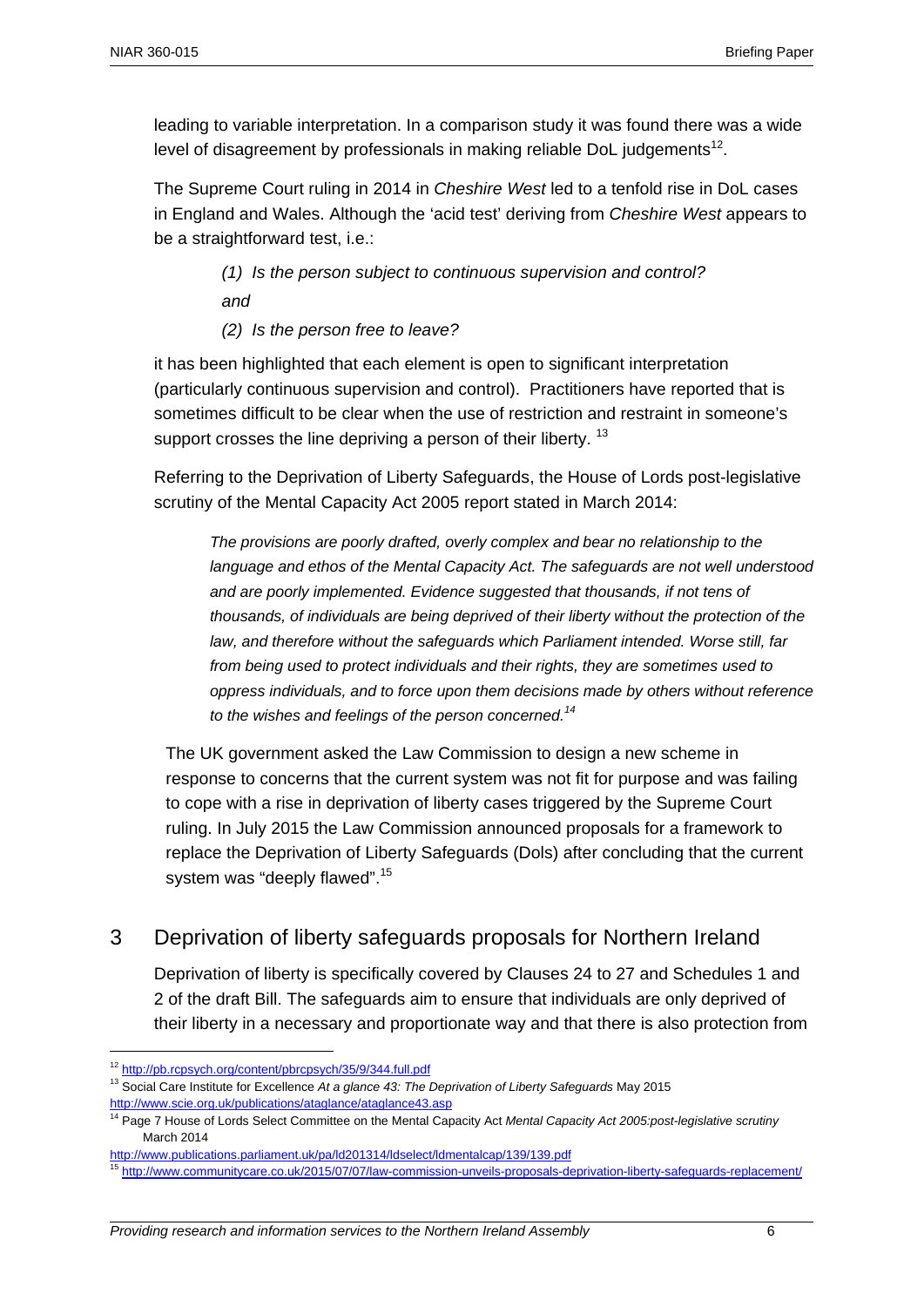criminal liability for those who are required to provide care or treatment which involves limiting the freedom of an individual.

The Bill makes reference to "P" and "D" in relation to interventions and safeguards. "D" is a person who does an act in connection with the care, treatment or personal welfare of another person "P" who is aged 16 or over and lacks capacity in relation to it.

In the Bill, safeguards are required to be put in place in proportion to the seriousness of the act (intervention). Particular defined interventions also require specific safeguards. All interventions must be carried out on the basis that P lacks capacity in relation to the matter and that it will be in Ps best interests for the intervention to be carried out.

Table1 below aims to provide a concise summary of the deprivation of liberty assessment process in the Bill. Subsequent tables provide further detail on aspects of the process.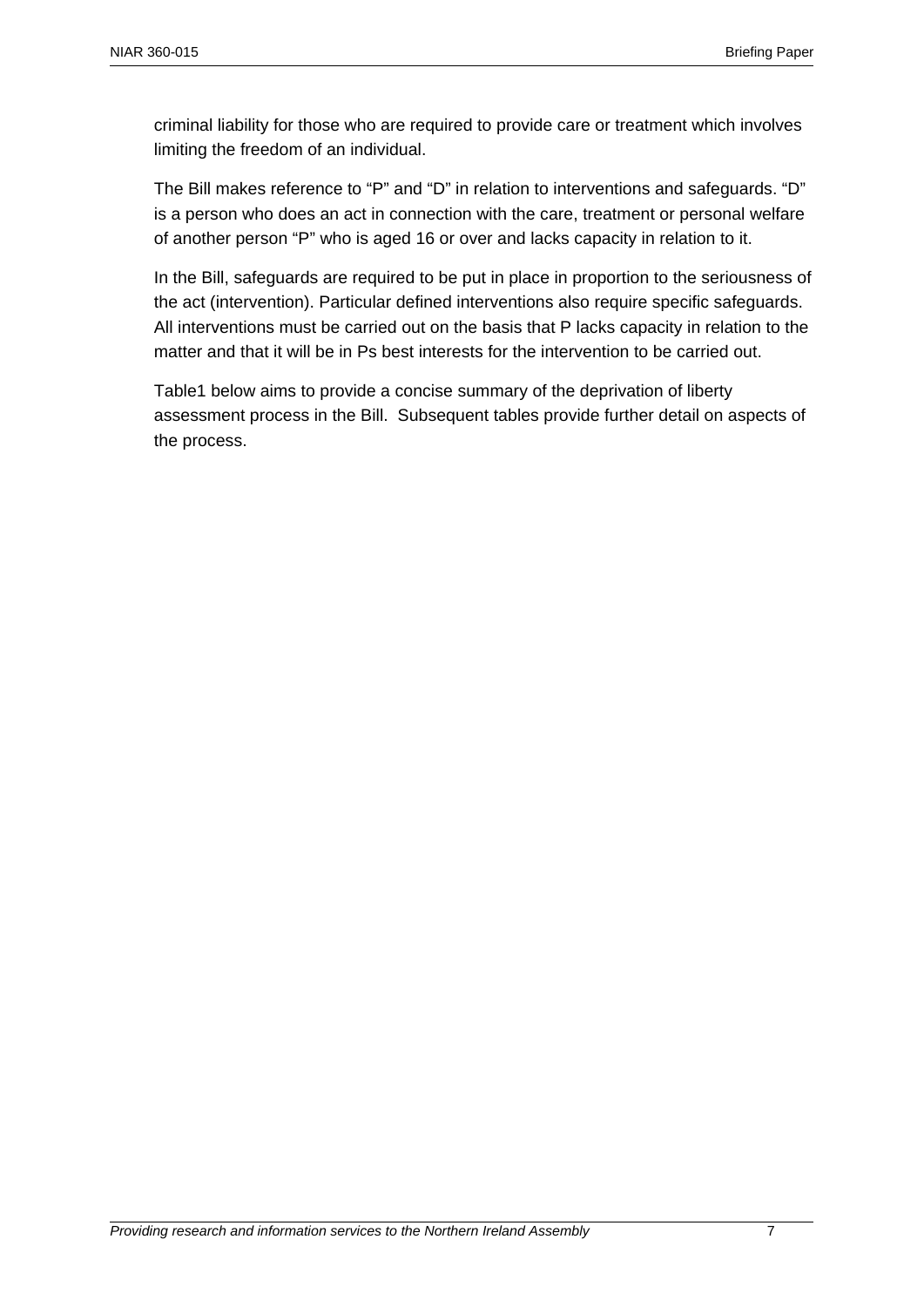|                | Table 1 Mental capacity and deprivation of liberty                                 |                                                                                                                                                                                                                                                                                                                                                                                                                                                                              | <b>Mental Capacity Bill</b>         |
|----------------|------------------------------------------------------------------------------------|------------------------------------------------------------------------------------------------------------------------------------------------------------------------------------------------------------------------------------------------------------------------------------------------------------------------------------------------------------------------------------------------------------------------------------------------------------------------------|-------------------------------------|
| $\mathbf 1$    | Does the act amount to a<br>deprivation of liberty?<br>(FURTHER INFO -SEE TABLE 2) | Deprivation of liberty is defined in clause 293 of the Bill:<br>deprivation of liberty" means a deprivation of liberty within the<br>meaning of Article 5(1) of the Human Rights Convention.<br>Protection from liability under clause 9 is only available in the following<br>circumstances:<br>the detention of $P^{16}$ , in circumstances amounting to a deprivation of liberty,                                                                                         | Clause 293<br>Clause24(2)           |
|                |                                                                                    | in a place in which care or treatment is available for P; or<br>the detention of P in circumstances amounting to a deprivation of liberty<br>while P is being taken to a place in which care or treatment is available for<br>$P$ ; or<br>the detention of P in circumstances amounting to a deprivation of liberty in<br>pursuance of a condition imposed in accordance with section 27<br>(permission for absence from a place in which care or treatment is<br>available) | Clause $25(2)(a)$<br>Clause25(2)(b) |
| $\overline{2}$ | If yes, seek authorisation                                                         | The 5 criteria for authorisation of a deprivation of liberty are in Schedule<br>$1(10)$ of the Bill                                                                                                                                                                                                                                                                                                                                                                          |                                     |
|                | (a)                                                                                | Is it in a place where appropriate care or treatment is available for<br>P?                                                                                                                                                                                                                                                                                                                                                                                                  | Schedule 1(10)(a)                   |
|                | (b)                                                                                | Would failure to detain P in circumstances amounting to a<br>deprivation of liberty in a place in which appropriate care or<br>treatment is available for P create a risk of serious harm to P or of<br>serious physical harm to other persons?                                                                                                                                                                                                                              | Schedule 1(10)(b)                   |

<sup>16</sup> D is a person who does an act in connection with the care, treatment or personal welfare of another person "P" who is aged 16 or over and lacks capacity in relation to it.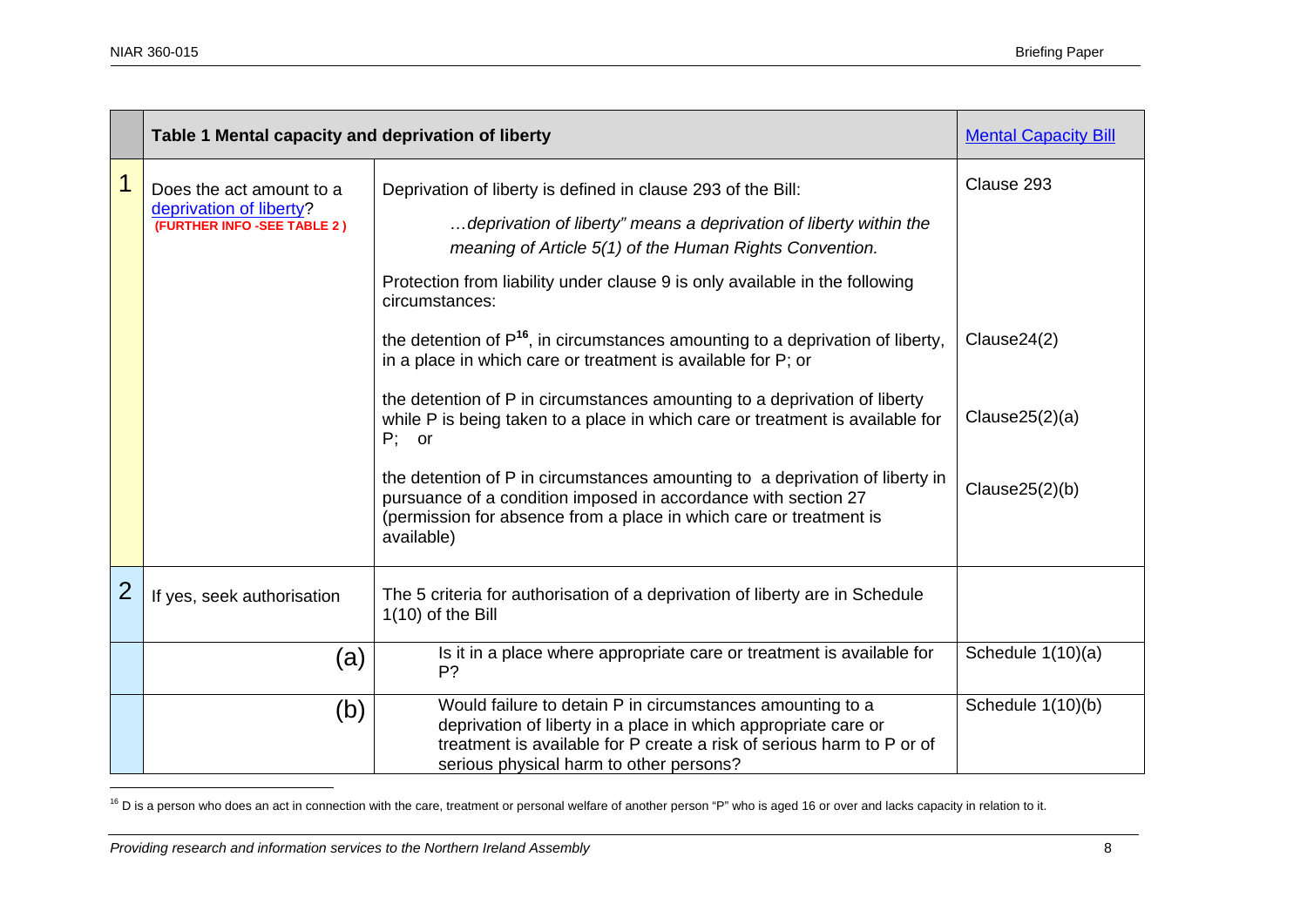|                                                                                                                                                                                                                                              | $\mathsf{C}$ | Would detaining P in the place in question in circumstances<br>amounting to a deprivation of liberty be a proportionate response<br>to-<br>- the likelihood of such harm and<br>- the seriousness of the harm concerned? | Schedule $1(10)(c)$ |  |
|----------------------------------------------------------------------------------------------------------------------------------------------------------------------------------------------------------------------------------------------|--------------|--------------------------------------------------------------------------------------------------------------------------------------------------------------------------------------------------------------------------|---------------------|--|
|                                                                                                                                                                                                                                              | d)           | Does P lack capacity? (SEE TABLE 3)                                                                                                                                                                                      | Schedule 1(10)(d)   |  |
|                                                                                                                                                                                                                                              | (e)          | Is it in Ps best interests? (SEE TABLE 4)                                                                                                                                                                                | Schedule 1(10)(e)   |  |
| Clause 62<br>For any intervention, if the situation can reasonably be defined as an "emergency" D will be protected from<br>liability if he or she takes action without necessarily complying with safeguards ordinarily required. (TABLE 6) |              |                                                                                                                                                                                                                          |                     |  |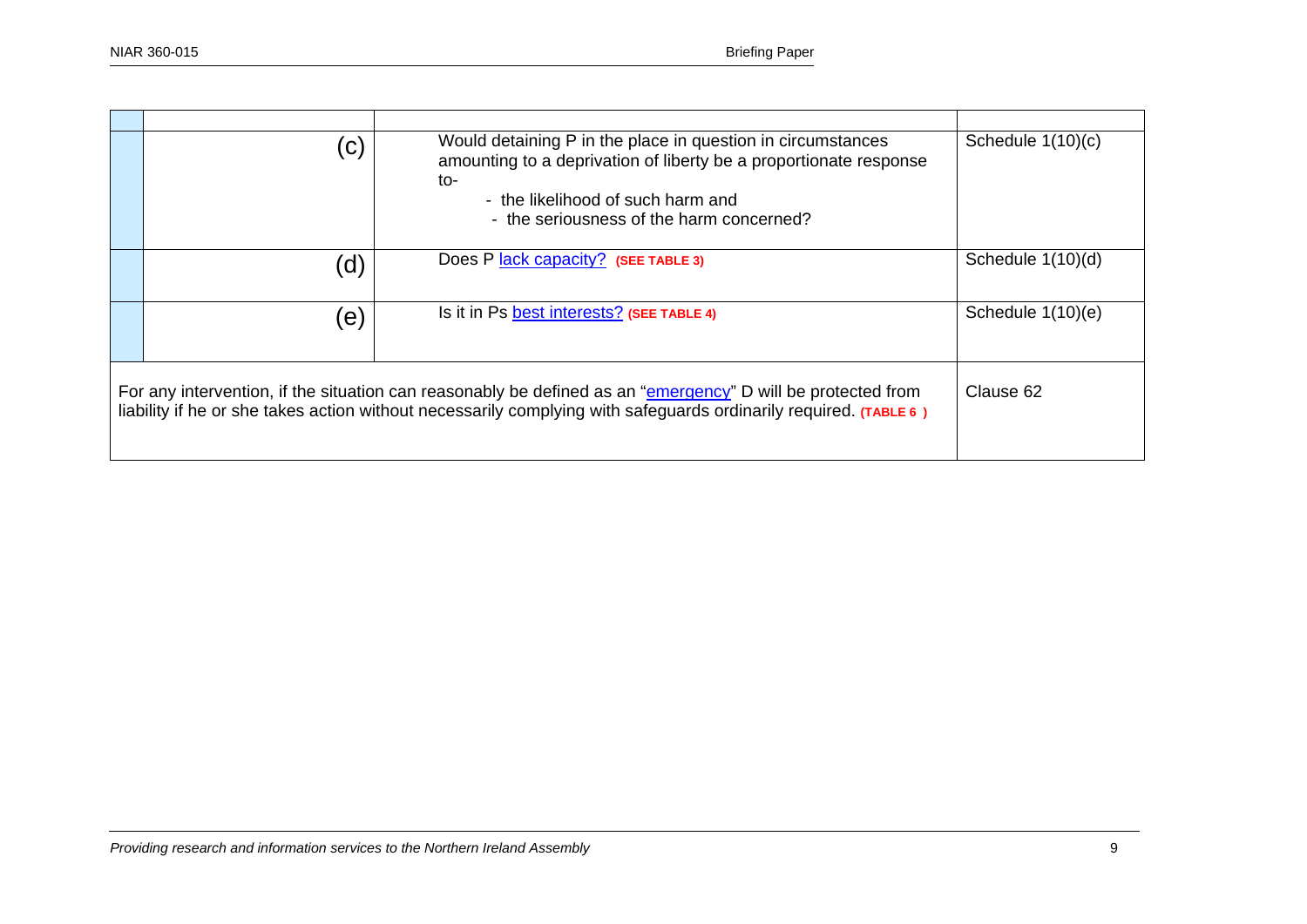### **Table 2 Deprivation of liberty**

A number of court cases have helped clarify the type of situations where deprivations of liberty have occurred:

The common law 'principle of necessity' was traditionally used to justify care and treatment which put limits on the liberty of people who lacked the mental capacity to consent to the treatment or care.

The legal judgement given by the European Court of Human Rights in the *Bournewood<sup>17</sup>* case in England challenged the 'principle of necessity'. It found that the plaintiff's right to liberty and security had been violated, and that they had no recourse to the protections offered by England's Mental Health Act 1983 (such as the ability to challenge detention and the restrictions on treatment). The absence of procedural safeguards and access to the court amounted to a breach of Article5(1) and (4) of the EHCR. The judgement led to a statutory scheme being put in place for deprivations of liberty in England and Wales in 2007.

In the *Cheshire West* <sup>18</sup>case (2014) the Supreme Court held that there are two key questions to ask when deprivation of liberty is to be determined:

- 1. Is the person subject to continuous supervision and control? and
- 2. is the person free to leave?

<sup>&</sup>lt;sup>17</sup> http://www.equalityhumanrights.com/about-us/our-work/human-rights/our-human-rights-inquiry/case-studies/bournewood-case

<sup>&</sup>lt;sup>18</sup> http://www.mentalhealthlaw.co.uk/Cheshire\_West\_and\_Chester\_Council\_v\_P\_(2014)\_UKSC\_19,\_(2014)\_MHLO\_16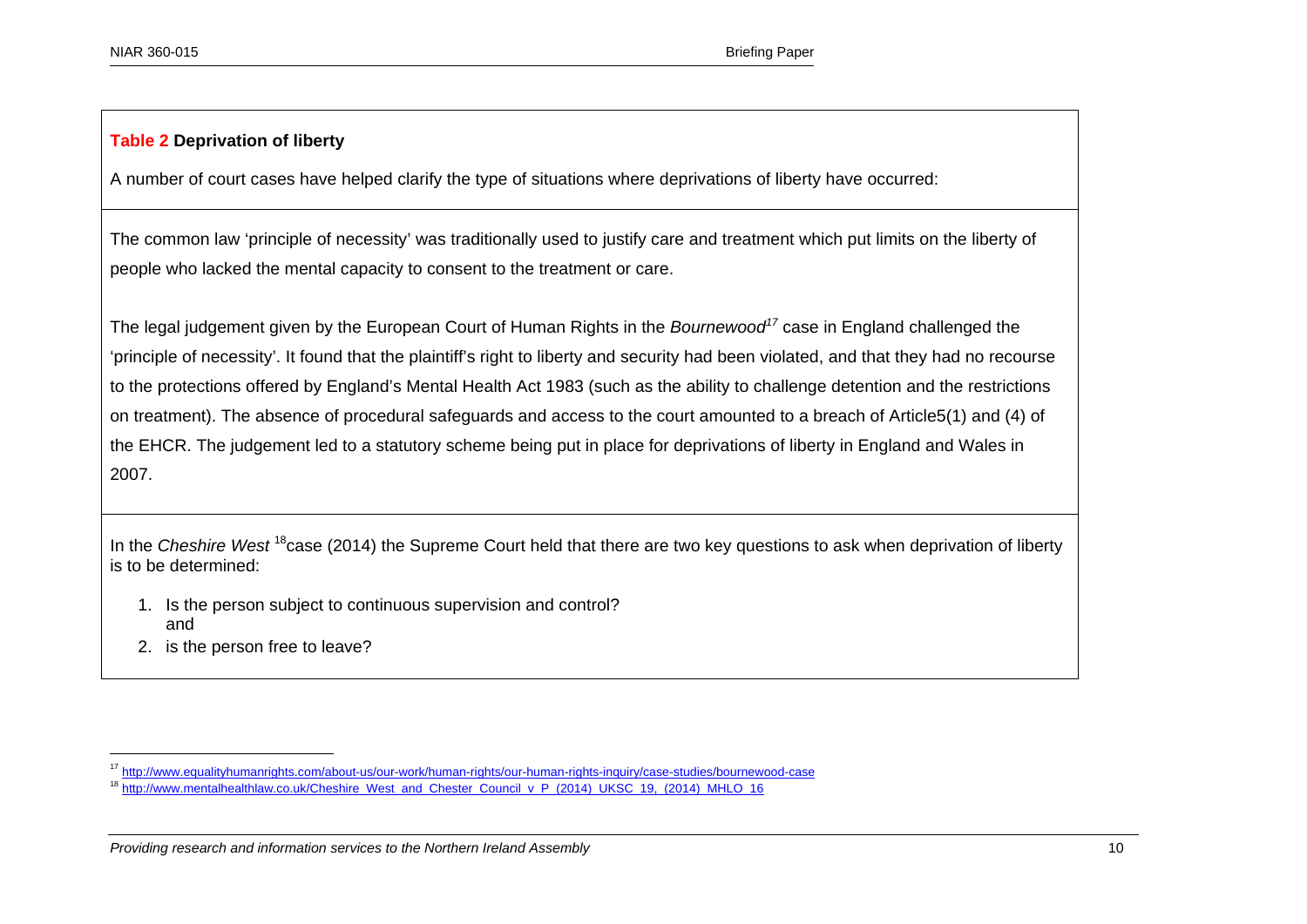| Table 3 Test of capacity to make a decision                                                                                                                                                                                                                                                                       |                                                                                                                                                                                                                                                                                                                                                                                                                                                                                                                                                                                                                                                             |                 |  |
|-------------------------------------------------------------------------------------------------------------------------------------------------------------------------------------------------------------------------------------------------------------------------------------------------------------------|-------------------------------------------------------------------------------------------------------------------------------------------------------------------------------------------------------------------------------------------------------------------------------------------------------------------------------------------------------------------------------------------------------------------------------------------------------------------------------------------------------------------------------------------------------------------------------------------------------------------------------------------------------------|-----------------|--|
| It must have been carried out recently and by a "suitably qualified candidate" (to be defined in Regulations)                                                                                                                                                                                                     |                                                                                                                                                                                                                                                                                                                                                                                                                                                                                                                                                                                                                                                             |                 |  |
| A two stage process is to be applied:                                                                                                                                                                                                                                                                             |                                                                                                                                                                                                                                                                                                                                                                                                                                                                                                                                                                                                                                                             |                 |  |
|                                                                                                                                                                                                                                                                                                                   | The individual must have an impairment of, or disturbance in the functioning of, the mind<br>or brain.                                                                                                                                                                                                                                                                                                                                                                                                                                                                                                                                                      | Clause $3(1)$   |  |
|                                                                                                                                                                                                                                                                                                                   | (For example, a mental disorder, a learning disability, being under the influence of a<br>mind-altering substance or being unconscious).                                                                                                                                                                                                                                                                                                                                                                                                                                                                                                                    |                 |  |
| 2                                                                                                                                                                                                                                                                                                                 | The person lacks capacity if, as a result of the impairment or disturbance in the functioning of<br>his/her mind or brain the person:                                                                                                                                                                                                                                                                                                                                                                                                                                                                                                                       |                 |  |
|                                                                                                                                                                                                                                                                                                                   | - is not able to understand the information relevant to the decision; or                                                                                                                                                                                                                                                                                                                                                                                                                                                                                                                                                                                    |                 |  |
|                                                                                                                                                                                                                                                                                                                   | - is not able to retain that information for the time required to make the decision; or                                                                                                                                                                                                                                                                                                                                                                                                                                                                                                                                                                     |                 |  |
|                                                                                                                                                                                                                                                                                                                   | - is not able to appreciate the relevance of that information and to use and weigh that<br>information as part of the process of making that decision; or                                                                                                                                                                                                                                                                                                                                                                                                                                                                                                   |                 |  |
|                                                                                                                                                                                                                                                                                                                   | - is not able to communicate his or her decision in any way (whether by talking, using sign<br>language or any other means).                                                                                                                                                                                                                                                                                                                                                                                                                                                                                                                                |                 |  |
| When a serious intervention is<br>being considered, a formal<br>assessment of capacity must be<br>carried out by a suitably qualified<br>person (to de defined in<br>Regulations). If that person<br>deems P to lack capacity, then a<br>written "statement of<br>incapacity" must be produced<br>which includes: | (a) Recording the fact that the assessment was carried out, by whom it was carried out and<br>when;<br>(b) Certifying that, in the opinion of the assessor, P lacks capacity within the meaning of this<br>Act in relation to the matter in question;<br>(c) Specifying which of the things mentioned in section $4(1)(a)$ to (d) P is, in the assessor's<br>opinion, not able to do in relation to that matter because of an impairment of, or a<br>disturbance in the functioning of P's mind or brain; and<br>(d) Specifying any help or support that has been given to P, without success, to enable P to<br>make a decision in relation to the matter. | Clause<br>14(3) |  |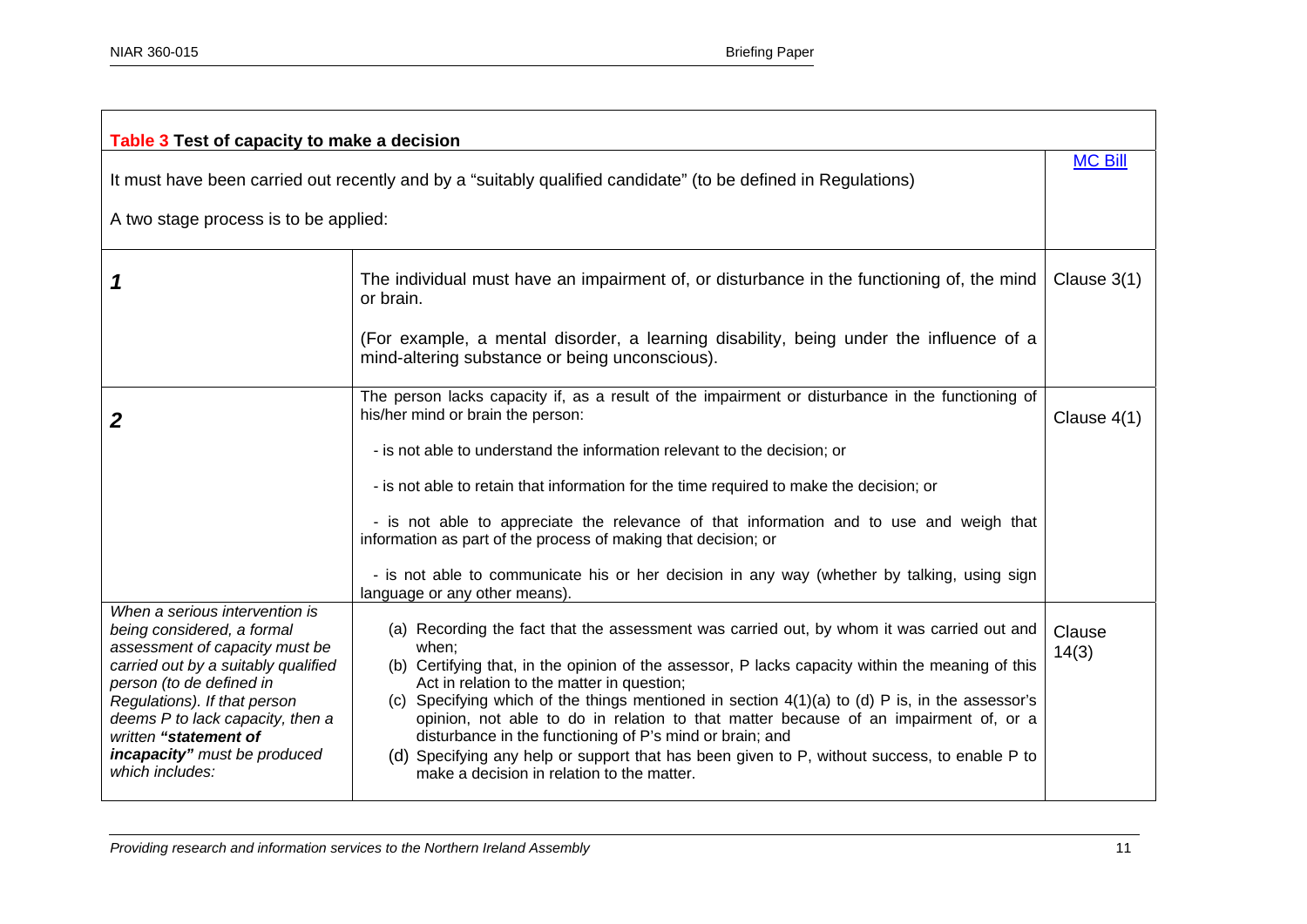| <b>Table 4 Best Interests Test</b>                                                                                                                                                                               | <b>MC Bill</b>           |                                                                                     |
|------------------------------------------------------------------------------------------------------------------------------------------------------------------------------------------------------------------|--------------------------|-------------------------------------------------------------------------------------|
| If a reasonable belief is formed that P does not have the capacity to make a particular<br>decision, even with support, then D must determine what is in P's best interests.                                     |                          |                                                                                     |
| In doing so, D must not make the determination on the basis of<br>(a) P's age or appearance; or                                                                                                                  | Clause 7(2)              |                                                                                     |
| (b) a condition of P's, or an aspect of P's behaviour, which might lead others to make<br>unjustified assumptions about what might be in P's best interests.                                                     |                          |                                                                                     |
| In deciding on what is in P's best interests, D must "consider all the relevant circumstances"<br>and must take the following steps:                                                                             | Clause $7(4)$ to<br>7(7) |                                                                                     |
| D must consider:<br>(a) whether it is likely that P will at some time have capacity in relation to the matter in<br>question; and<br>(b) if it appears likely that P will, when that is likely to be.            |                          |                                                                                     |
| D must also, so far as is practicable, encourage and help P to participate as fully as<br>possible in the determination of what would be in P's best interests                                                   |                          |                                                                                     |
| D must have special regard to, (so far as they are reasonably ascertainable):                                                                                                                                    |                          |                                                                                     |
| (a) P's past and present wishes and feelings (and, in particular, any relevant written<br>statement made by P when P had capacity);                                                                              |                          |                                                                                     |
| (b) The beliefs and values that would be likely to influence P's decision if P has<br>capacity; and                                                                                                              |                          |                                                                                     |
| (c) The other factors that P would be likely to consider if able to do so                                                                                                                                        |                          |                                                                                     |
| D must:<br>(a) If it is practicable and appropriate to do so, consult the relevant people about what<br>would be in P's best interests and, in particular, about the matters mentioned in<br>subsection (6); and |                          | Clause 7(11) clarifies that relevant<br>people means:<br>someone who P specifically |
| (b) Take into account the views of those people (so far as ascertained from the<br>consultation or otherwise) about what would be in P's best interests and, in                                                  |                          | wants to be consulted with<br>a carer or someone else with                          |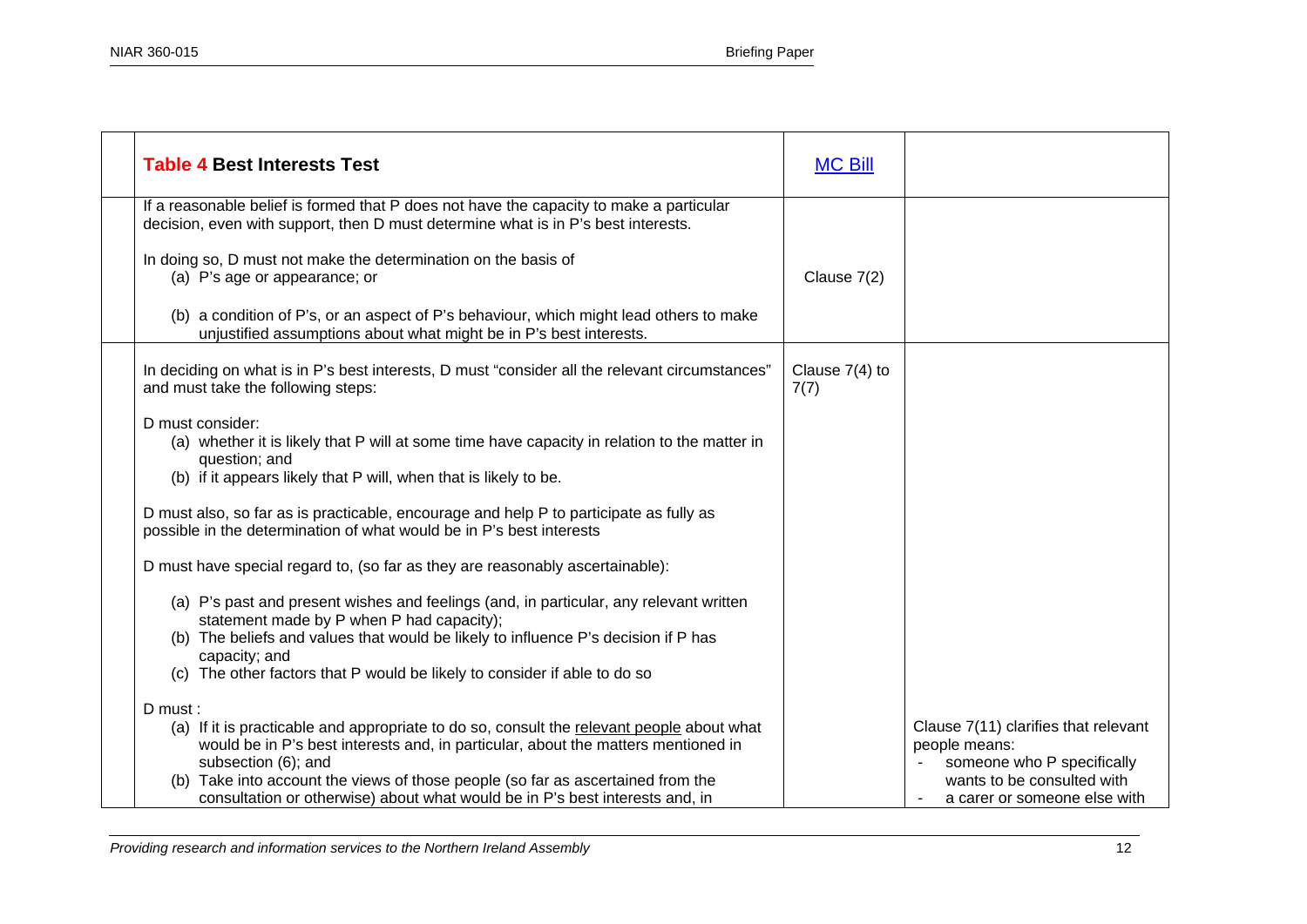| particular, about those matters.                                                                                                                                                                                                                                                                                                                                                                                                                                                                                                                                                                                                                                                                                                                                                      |                                                                      | an interest in P's welfare<br>a nominated person<br>an independent advocate<br>an attorney; and<br>a court appointed deputy |
|---------------------------------------------------------------------------------------------------------------------------------------------------------------------------------------------------------------------------------------------------------------------------------------------------------------------------------------------------------------------------------------------------------------------------------------------------------------------------------------------------------------------------------------------------------------------------------------------------------------------------------------------------------------------------------------------------------------------------------------------------------------------------------------|----------------------------------------------------------------------|-----------------------------------------------------------------------------------------------------------------------------|
| Further steps which must be taken in a determination of P's best interests:<br>The person making the determination must, in relation to any act or decision that is being<br>considered, have regard to whether the same purpose can be as effectively achieved in a<br>way that is less restrictive of P's rights and freedom of action.<br>That person must, in relation to any act that is being considered, have regard to whether<br>failure to do the act is likely to result in harm to other persons with resulting harm to P.<br>If the determination related to life-sustaining treatment for P, the person making the<br>determination must not, in considering whether the treatment is in the best interests of P, be<br>motivated by a desire to bring about P's death. | Clause 7(8) to<br>7(10)                                              |                                                                                                                             |
| If the act is in P's best interests:<br><u>Any act that amounts to a deprivation of liberty for P must be authorised</u> through<br>one of two ways:<br>By a panel under Schedule 1 for certain serious interventions which<br>1.<br>includes at Sch. 1 para 2(2)(b) deprivation of liberty.<br>By the making of a report under Schedule 2. Schedule 2 is concerned with<br>2.<br>short-term detention in hospital for examination etc.                                                                                                                                                                                                                                                                                                                                               | Clause<br>25(3)(a)<br>Schedule 1<br>Clause<br>25(3)(b)<br>Schedule 2 |                                                                                                                             |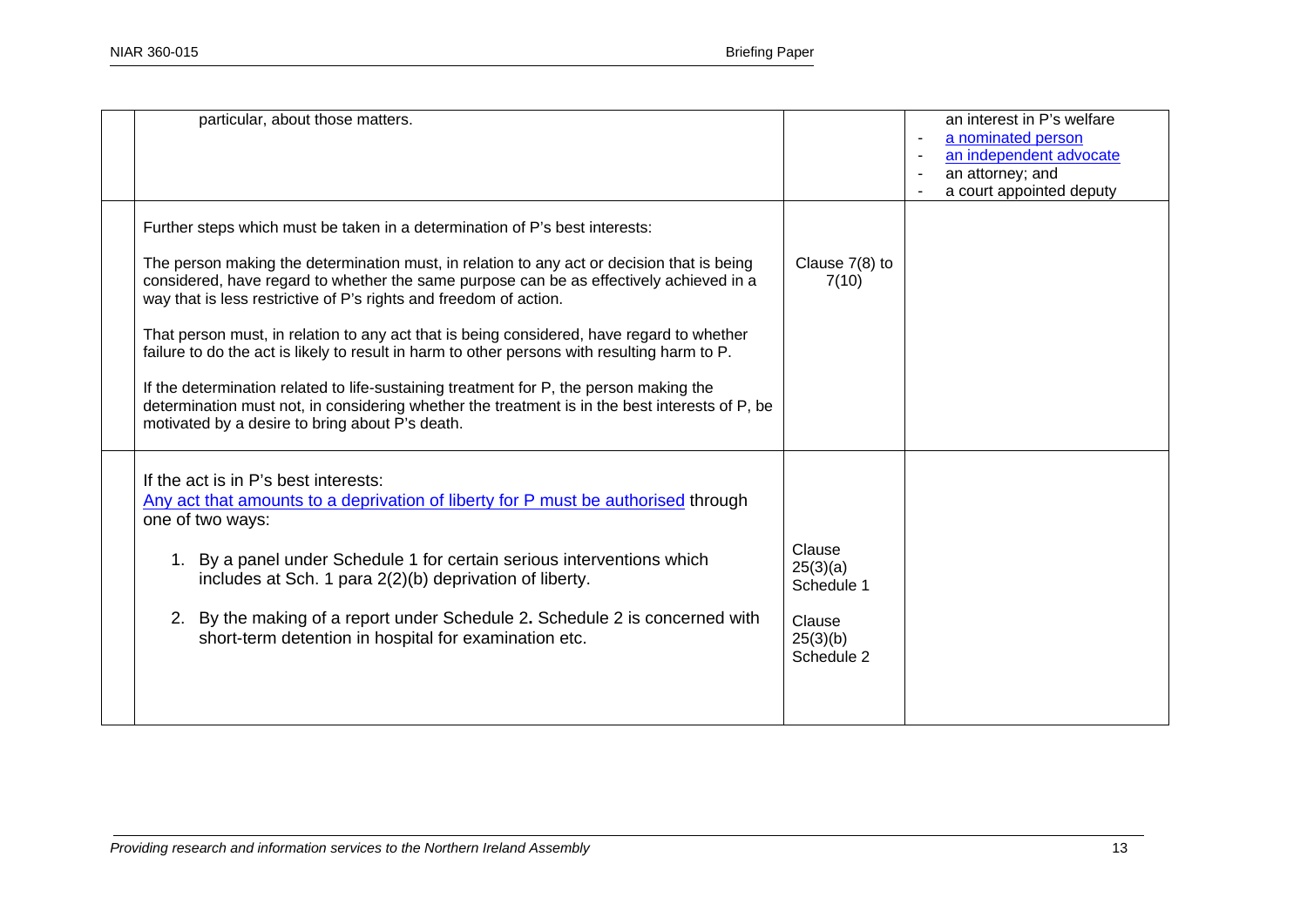| Table 5 Authorisation of an act that amounts to a deprivation of liberty                                                                                                                                                                        |                                                                                                                                                                                                                                                                                                                                                           |                                                      |  |
|-------------------------------------------------------------------------------------------------------------------------------------------------------------------------------------------------------------------------------------------------|-----------------------------------------------------------------------------------------------------------------------------------------------------------------------------------------------------------------------------------------------------------------------------------------------------------------------------------------------------------|------------------------------------------------------|--|
| There are two authorisation processes which must be<br>followed if certain serious interventions need to be made<br>in relation to P's care and /or treatment.<br>Any act that amounts to a deprivation of liberty for P must<br>be authorised. |                                                                                                                                                                                                                                                                                                                                                           |                                                      |  |
| The two authorisation processes are:                                                                                                                                                                                                            |                                                                                                                                                                                                                                                                                                                                                           |                                                      |  |
| Authorisation by a HSC panel for certain serious<br>interventions.                                                                                                                                                                              | Panels are to have three members with relevant expertise and convened<br>specifically to consider the application. (More details will be provided in<br>Regulations).                                                                                                                                                                                     |                                                      |  |
|                                                                                                                                                                                                                                                 | An application for authorisation should be made by an approved social worker<br>or " a person of a prescribed description who is authorised by the managing<br>authority of a hospital or care home in which P is an in-patient or resident as a<br>person who may make applications under this Schedule" (more detail to be<br>provided in Regulations). | Schedule 1,<br>paragraph<br>5(2)(b)                  |  |
|                                                                                                                                                                                                                                                 | Any application must:<br>(a) be in the prescribed form<br>(b) include a medical report<br>(c) include a care plan<br>(d) include prescribed information about the views, on prescribed matters,<br>or P's nominated person and such other persons as may be<br>prescribed, and<br>(e) include such other information as may be prescribed.                | Schedule 1,<br>paragraph 6                           |  |
|                                                                                                                                                                                                                                                 | A schedule 1 authorisation expires after six months.<br>It can be extended beyond the initial period of authorisation for an additional<br>six months.                                                                                                                                                                                                    | Sch 1, para. 15<br>Clause 37 and<br>Sch <sub>3</sub> |  |
| A report to authorise short-term detention for<br>examination in hospital.                                                                                                                                                                      | The report must be made by an "appropriate healthcare professional" who is<br>either an approved social worker or a "person of a prescribed description" (to<br>be defined in Regulations)                                                                                                                                                                | Schedule 2,<br>paragraph 3(2)                        |  |
|                                                                                                                                                                                                                                                 | The report must:                                                                                                                                                                                                                                                                                                                                          |                                                      |  |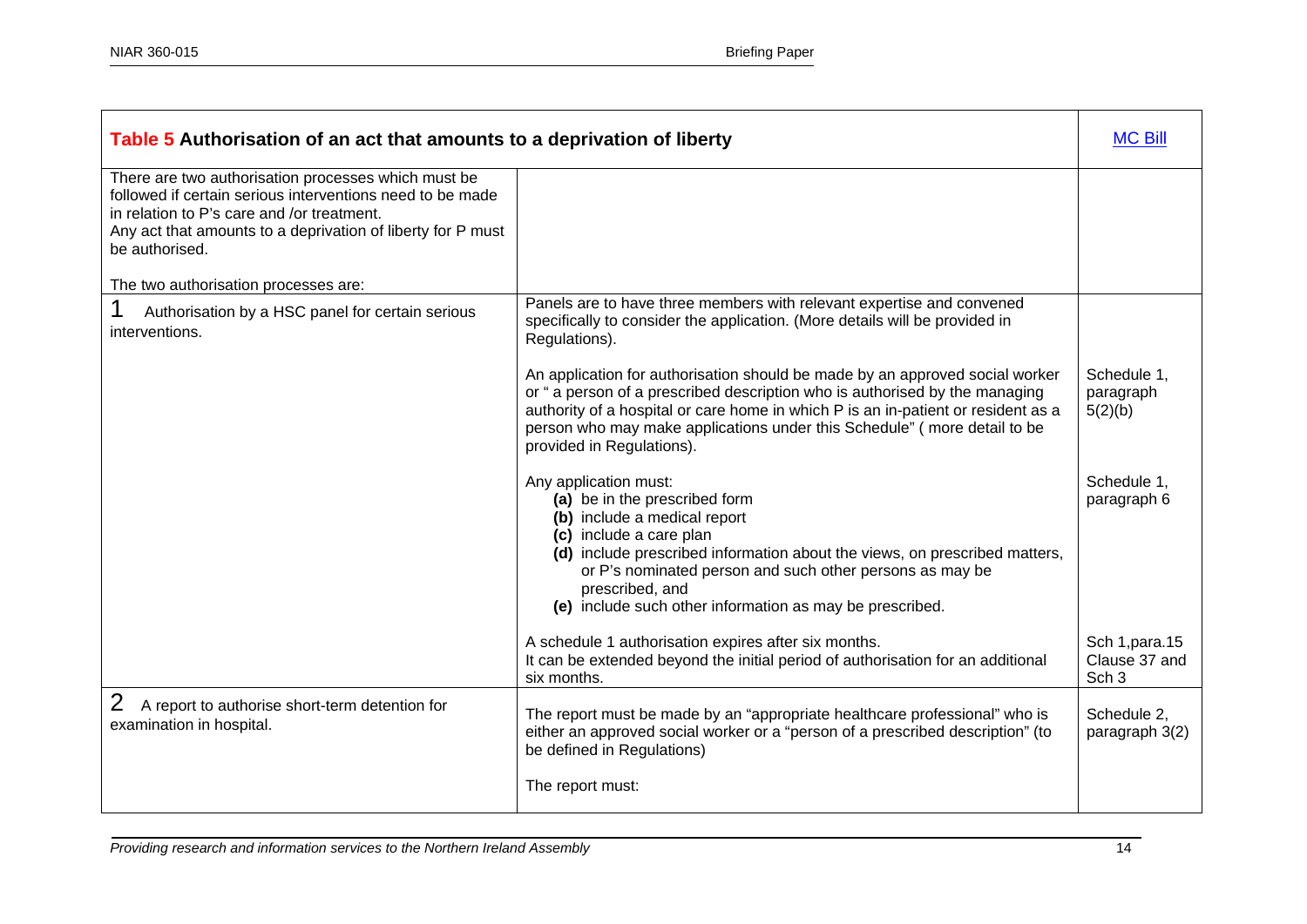| (a) Include a medical report;                                                                                                                                                                                       | Schedule 2<br>paragraph 4 |
|---------------------------------------------------------------------------------------------------------------------------------------------------------------------------------------------------------------------|---------------------------|
| (b) Include a statement by the appropriate healthcare professional that in<br>his or her opinion the criteria for authorisation are met;                                                                            |                           |
| (c) Include prescribed information about the views, on prescribed matters,<br>of P's nominated person and any prescribed person; and                                                                                |                           |
| (d) State that the report authorises the detention, in circumstances<br>amounting to a deprivation of liberty, of P in a specified hospital for the<br>purposes of examination followed by other care or treatment. |                           |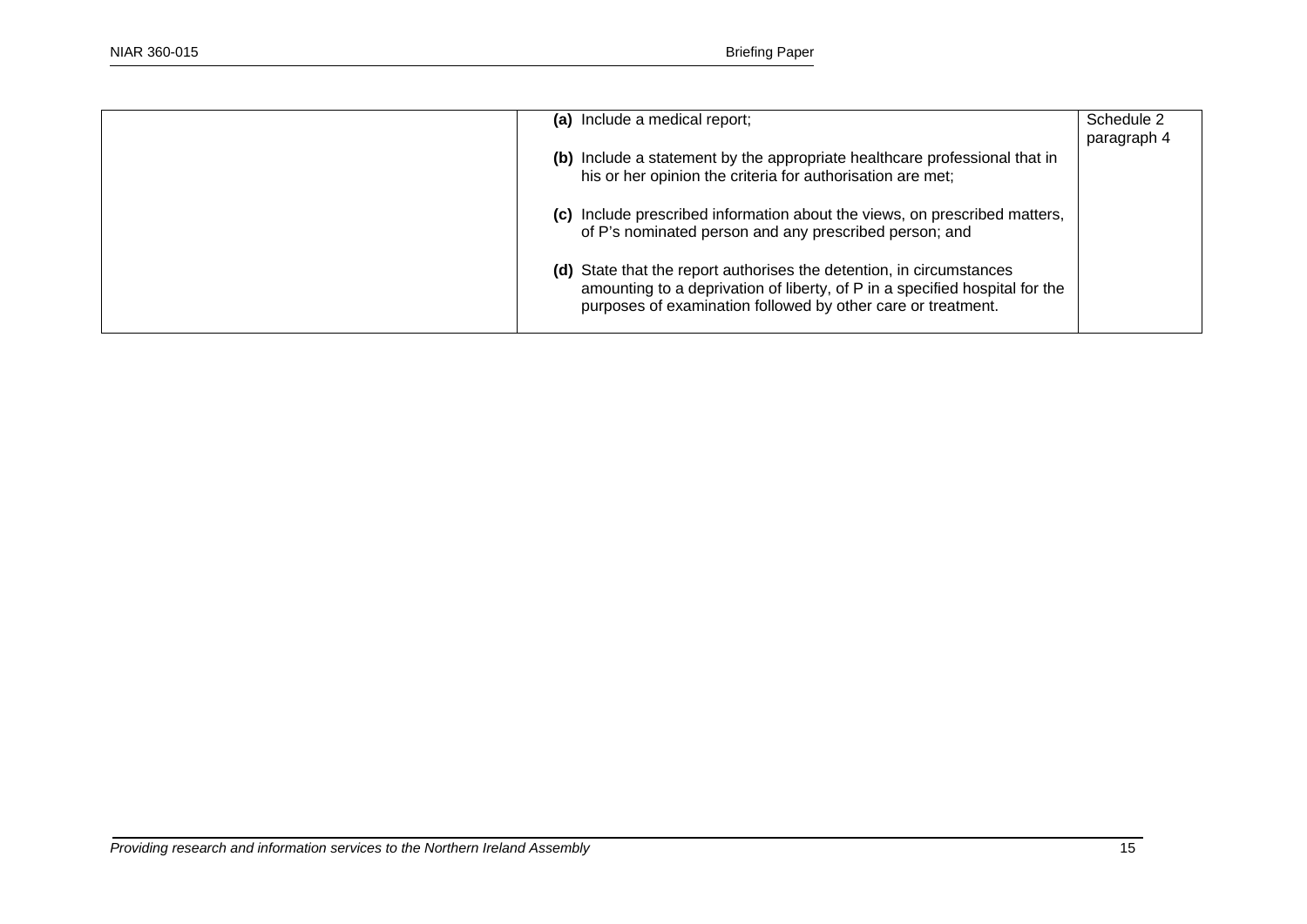| Table 6 Deprivation of liberty in emergency<br>situations                                                                                                                                                                                          |                                                                                                                                                                                                                                                                                                                                                                                                 | <b>MC Bill</b> |
|----------------------------------------------------------------------------------------------------------------------------------------------------------------------------------------------------------------------------------------------------|-------------------------------------------------------------------------------------------------------------------------------------------------------------------------------------------------------------------------------------------------------------------------------------------------------------------------------------------------------------------------------------------------|----------------|
| For any intervention, if the situation can reasonably be<br>defined as an "emergency", D will be protected from<br>liability is s/he takes action without necessarily<br>complying with the safeguards normally required for<br>that intervention. |                                                                                                                                                                                                                                                                                                                                                                                                 |                |
| A situation is only defined as an emergency if:                                                                                                                                                                                                    | (a) D knows that the safeguard in that section is not<br>met, but reasonably believes that to delay until<br>that safeguard is met would create an<br>unacceptable risk of harm to P,<br>or<br>(b) D does not know whether that safeguard is met,<br>but reasonably believes that to delay even until it<br>is established whether it is met would create an<br>unacceptable risk of harm to P. | Clause $62(2)$ |
| The risk of delay in establishing whether a safeguard<br>can or should be met is considered "unacceptable" if:                                                                                                                                     | (a) The seriousness of the harm that could be<br>caused to P by such delay, and<br>(b) The likelihood of the harm<br>are thought as to outweigh the risk of harm to P of<br>not complying with the safeguard.                                                                                                                                                                                   | Clause $63(3)$ |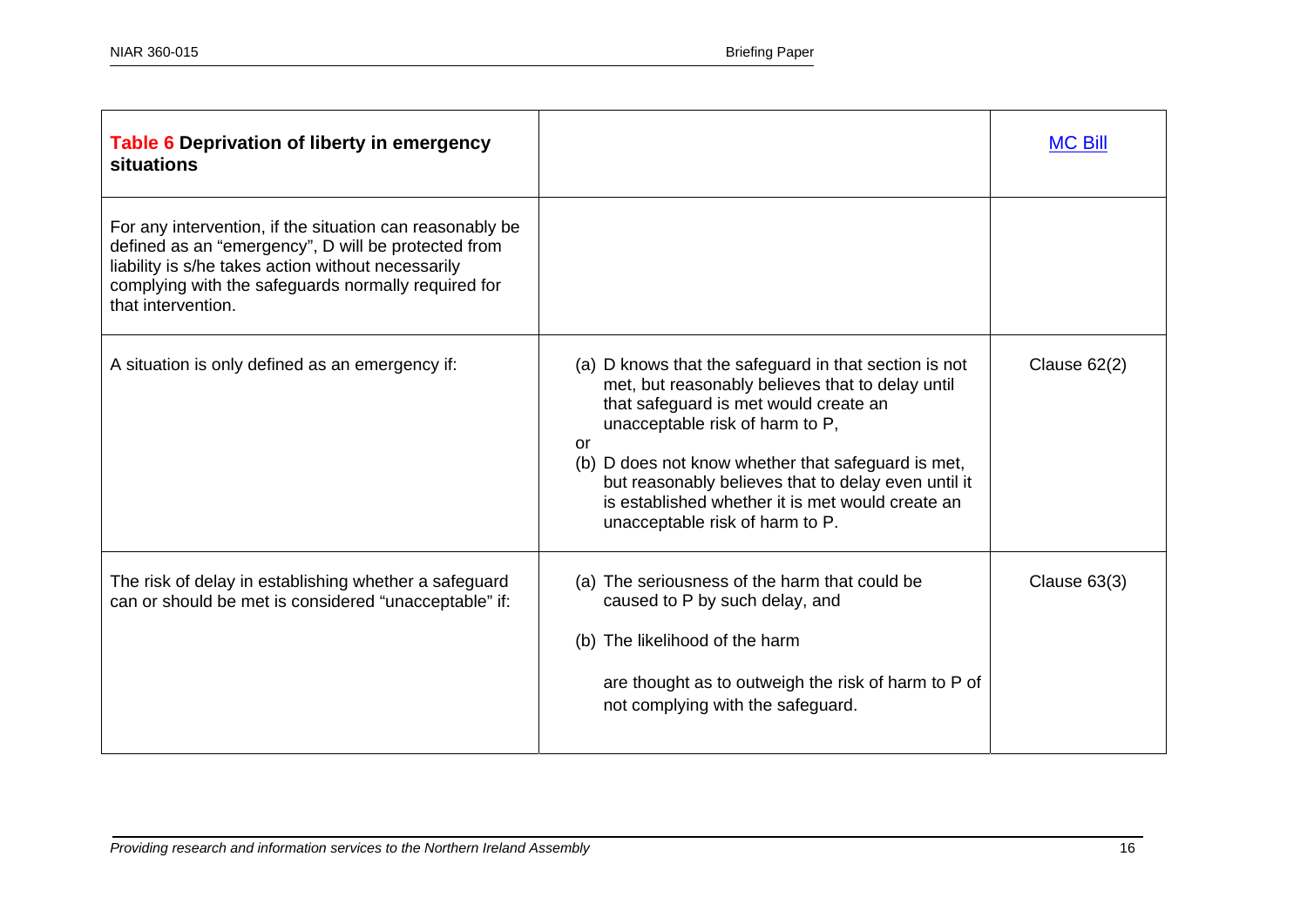| Table 7 Ensuring that a nominated person is in place and<br>consulted with                                                                                                                                                                                                                                                                                                                                                                                                                                                     |                                                                                                                                                                                                                                                                                                                                                                                                                                                                                                                                                                                                                                                                                                                                                                                                                                                                                                                                                                                                                                                                                                                                                                                                                                                                  | <b>MC Bill</b>                                                                 |
|--------------------------------------------------------------------------------------------------------------------------------------------------------------------------------------------------------------------------------------------------------------------------------------------------------------------------------------------------------------------------------------------------------------------------------------------------------------------------------------------------------------------------------|------------------------------------------------------------------------------------------------------------------------------------------------------------------------------------------------------------------------------------------------------------------------------------------------------------------------------------------------------------------------------------------------------------------------------------------------------------------------------------------------------------------------------------------------------------------------------------------------------------------------------------------------------------------------------------------------------------------------------------------------------------------------------------------------------------------------------------------------------------------------------------------------------------------------------------------------------------------------------------------------------------------------------------------------------------------------------------------------------------------------------------------------------------------------------------------------------------------------------------------------------------------|--------------------------------------------------------------------------------|
| If a nominated person is in place for P when D determines whether the<br>serious intervention (which involves deprivation of liberty) would be in P's<br>best interests, D must both consult and take into account the views of the<br>nominated person.                                                                                                                                                                                                                                                                       | P will have the power to appoint a nominated person of his or<br>her choosing -providing P has the capacity to do so - which<br>will have to be witnessed by a prescribed person. The<br>nominated person must also give his/her consent in writing.                                                                                                                                                                                                                                                                                                                                                                                                                                                                                                                                                                                                                                                                                                                                                                                                                                                                                                                                                                                                             | Part 3<br>Clauses 67<br>to 83                                                  |
| If P has not previously appointed a nominated person, clause 71 provides a<br>list of who should be considered by D to be the default nominated person in<br>ranking order:<br>(a) P's carer within the meaning given by section 74;<br>(b) P's spouse or civil partner;<br>(c) A person within subsection (5):<br>(d) P's child;<br>(e) P's parent;<br>(f) P's brother or sister;<br>(g) P's grandparent<br>(h) P's grandchild;<br>(i) P's aunt or uncle;<br>P's niece or nephew;<br>(i)<br>(k) A person within subsection 6: | An individual is deemed to be P's Carer if he or she:<br>(a) Is aged 16 or over; and<br>(b) Provides (or where P has been admitted to a hospital or a care or<br>home or a place of prescribed description, did provide before P's<br>admission) a substantial amount of care and support to P:<br>On a regular basis; and<br>(i)<br>(ii)<br>On a domestic basis<br>{(5)a person is within this subsection if:<br>(a) the person is living with P as if he or she were P's spouse or civil partner,<br>and has been so living for a period of at least 6 months; or<br>(b) if P is living in a hospital or a care or home or a place of prescribed<br>description, the person had been living with P as if he or she were P's spouse<br>or civil partner for a period of at least 6 months when P was admitted.}<br>{(6)a person is within this subsection if:<br>(a) the person is living with P as if he or she were P's spouse or civil partner,<br>and has been so living for a period of at least 6 months; or<br>(b) if P is living in a hospital or a care or home or a place of prescribed<br>description, the person had been living with P as if he or she sere P's spouse<br>or civil partner for a period of at least 6 months when P was admitted.} | Clause $71(3)$<br>Clause $74(1)$<br><b>Clause 71(5)</b><br><b>Clause 71(6)</b> |
| The nominated person has specific powers in the Bill, namely:<br>He or she can object to a course of treatment for P with serious<br>$\bullet$<br>consequences, which may require it to be authorised by a HSC Trust<br>panel if the health professionals still believe it to be necessary.                                                                                                                                                                                                                                    |                                                                                                                                                                                                                                                                                                                                                                                                                                                                                                                                                                                                                                                                                                                                                                                                                                                                                                                                                                                                                                                                                                                                                                                                                                                                  | Clause 19                                                                      |
| He or she can contest any compulsory interventions that require a<br>$\bullet$<br>Schedule 1 or Schedule 2 authorisation by referring it to the Review<br>Tribunal.                                                                                                                                                                                                                                                                                                                                                            |                                                                                                                                                                                                                                                                                                                                                                                                                                                                                                                                                                                                                                                                                                                                                                                                                                                                                                                                                                                                                                                                                                                                                                                                                                                                  | Clause 78                                                                      |